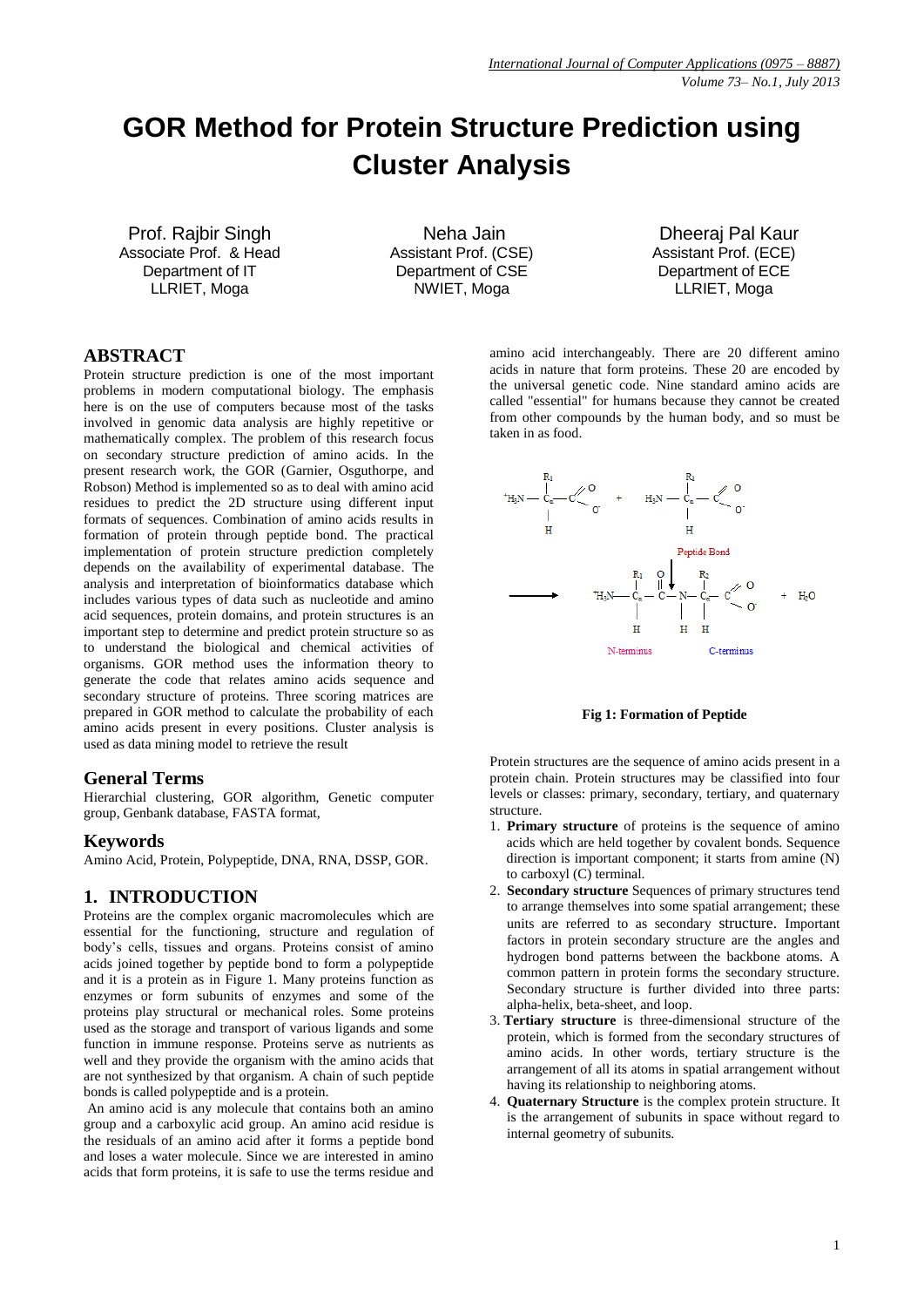## **1.1 Cluster Analysis Technique**

Cluster analyzes the data objects without consulting a class label. The objects are clustered or grouped based on the principle of maximizing the intra-class similarity and minimizing the interclass similarity. Clusters of objects are formed so that objects within a cluster have high similarity in comparison to one another but are very dissimilar to in other clusters. Each cluster that is formed can be viewed as a class of objects from which rules can be derived [13]. Fig. 2 below shows how several clusters might form a hierarchy. When a hierarchy of clusters like this is created the user can determine the right number of clusters that adequately summarizes the data while still providing useful information (at the other extreme, a single cluster containing all the records is a great summarization but does not contain enough specific information to be useful). Clustering analysis has received significant attention in the area of gene expression. It allows the identification of the structure of a data set, i.e. the identification of groups of similar objects in multidimensional space. Clustering procedures yield a data description in terms of clusters or groups of data points that possess strong internal similarities.

Hierarchical Clustering: These methods start with each point being considered a cluster and recursively combine pairs of clusters (subsequently updating the inter-cluster distances) until all points are part of one hierarchically constructed cluster.



**Fig. 2 Hierarchy of Clusters.**

# **1.2 SECONDARY STRUCTURE CLASSIFICATION**

The DSSP Code: There is one method to classify the secondary structure named- "the Dictionary of Protein Secondary Structure" commonly referred to as DSSP code to define unambiguously secondary structure based on their physical and geometrical properties. Database of Secondary Structure in Proteins (DSSP) is widely used in protein science to define the secondary structure assignment.

Eight elements of secondary structure assignment are there according to the DSSP classification, which are denoted by the letters H (α-helix), E(extended β-strand), G(310 helix), I (α-helix), B(bridge, a single residue β-strand), T(β-turn), S (bend), and C (coil).

Number of elements according to DSSP classification is too many for existing methods of the secondary prediction, instead usually only three states are predicted as in Table 1 helix (H), extended (b-sheet) (E), and coil (C). According to

the requirement this eight letter DSSP alphabet translated into the three letter code.

| Table 1: Reducing DSSP 8 classes code to 3 Classes |  |  |  |
|----------------------------------------------------|--|--|--|
|----------------------------------------------------|--|--|--|

| <b>DSSP 8-classes</b>                       | 3-class   |
|---------------------------------------------|-----------|
| $\alpha$ -helix (H), 3/10 helix (G)         | Helix(H)  |
| $\beta$ -sheet (E), $\beta$ - Bridge(B)     | Strand(E) |
| $\pi$ -helix (I), Turn(T), Bend(S), Coil(C) | Coil(C)   |

1.2.1 Chief elements of secondary structure are:

- **1. Alpha helix**: Alpha helix is most commonly known as 4 turn helix and it's the commonly occurring type of element in proteins. The helical structure is used to arrange amino acids through 5A wide. Amino acids are translated to next amino acid along helical axis about 1.5A. A canonical αhelix has 3.6 residues per turn, and is built up from a contiguous amino acid segment via hydrogen bond formation between amino acids in positions i and  $i + 4$ . 10 amino acids are specifying the average length of alpha helix. Minimum 4 amino acids are required for structure to be classified as alpha helix. The residues taking part in an *α*-helix have *φ* angles around −60 and *ψ* angles around −50. Alpha helix present at the surface of protein cores. These cores provide an interfacing with aqueous environment.
- **2. β-sheet**: The beta sheet is commonly known second type of structure element. Two or more amino acid sequences (beta strands) present in same protein that bond together through hydrogen bond forms the beta sheet. A β-strand is a more extended structure with 2.0 residues per turn. Values for  $\varphi$  and  $\psi$  vary, with typical values of  $-140$  and 130. β-strand interacts via hydrogen bonds with other βstrands, which may be distant in sequence, to form a βsheet. These strands can bond with adjacent strand through parallel in and anti-parallel configuration. A β -sheet consists of individual β -strands, each of which is made up of contiguous amino acid residues. The dihedral angle in anti-parallel sheets are  $\varphi = -140$  and  $\psi = 135$  and in parallel sheets are  $\varphi$ =-120 and  $\psi$ =115. The **Parallel Beta-Sheet** is characterized by two peptide strands running in the same direction held together by hydrogen bonding between the strands. The **Antiparallel Beta-Sheet** is characterized by two peptide strands running in opposite directions held together by hydrogen bonding between the strands.
- **3. Coils and Loops**: Coil or loop regions connect α-helices and β-sheets and have varying lengths and shapes. They do not have even patterns like alpha-helices and beta-sheets and they could be any other part of the protein structure. They are recognized as random coil and not classified as protein secondary structure. These are also known as local structures and have irregular shape. In loop or coil residue located on the surface of the protein structure and tends to be charged and polar. Glycine and proline are the commonly known structures.

## **2. LITERATURE REVIEW**

Previous research discusses the use of a new method for the prediction of the protein secondary structure from the amino acid sequence. The method is based on the most recent version of the standard GOR algorithm. A significant improvement is obtained by combining multiple sequence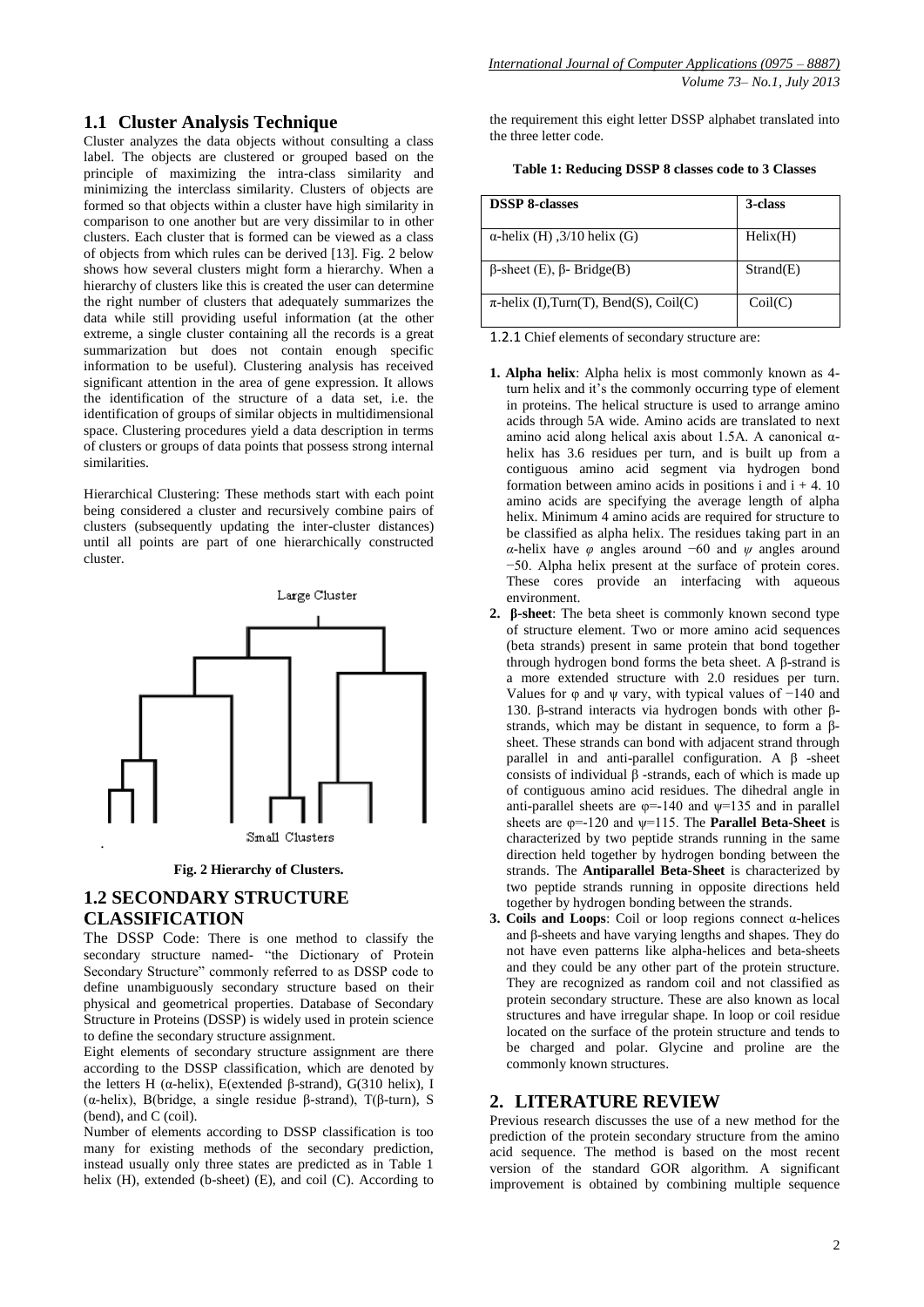alignments with the GOR method. Additional improvement in the predictions is obtained by a simple correction of the results when helices or sheets are too short, or if helices and sheets are direct neighbours along the sequence [14]. The imposition of the requirement that the prediction must be strong enough, i.e. that the difference between the probability of the predicted (most probable) state and the probability of the second most probable state must be larger than a certain minimum value also improves significantly secondary structure predictions.

#### **3. GOR METHODOLOGY**

It is based on information theory and Bayesian statistics. Information theory approaches are popular in secondary structure prediction and these approaches are mathematical probability based. Information theory is a class of the mathematical theory of probability and mathematical statistics that defines the concept of information. Day-to-day increasing amount of information related to protein structural has motivate researchers to develop several approaches that use this information theory for generating new ideas to predict protein structure and function. Most commonly, the secondary structure prediction problem is formulated as follows:

Given a protein sequence with amino acids  $r_1 r_2 \ldots r_n$ , predict whether each amino acid  $r_i$  is in an  $\alpha$  -helix (H), a  $\beta$  -strand (E), or neither (C) [18]. Predictions of secondary structure are typically judged via the 3-state accuracy  $(Q_3)$ , which is the percent of residues for which a predicted secondary structure (H, E, or C) method is correct.



**Fig 3: Prediction Scheme**

The secondary structure prediction GOR method is one of the **C C** first major methods proposed for prediction of structure from sequence. The three alphabets GOR were derived from the first letter of their names (Garnier-Osguthorpe-Robson. In used version of GOR method, database of 267 proteins are **… …** used which contains 63,000 residues [11].

In prediction method for secondary structure of protein determines the accuracy in terms of present percentage of helix, sheet and coil. Formation of α-helix, β- sheet and coils are predicted with respect to each amino acid residue present in a sequence of amino acids residues. Result of the prediction of all secondary structure elements are combined to obtain the result of prediction of secondary structure of protein as in fig 4. Rather than considering propensities for a single residue, position-dependent propensities have been calculated for all residue types. GOR method work on various types of sequences formats which uses the information theory to generate the code that relates amino acids sequence and secondary structure of proteins. Three scoring matrices are prepared in GOR method to calculate the probability of each amino acids present in every positions. One matrix corresponds to the central amino acid being found in  $\alpha$  helix, the second for the amino acid being in a β strand, the third a coil.



**Fig: 4 General Framework for Protein Secondary Structure Prediction Method**

GOR method works on window of 17 residues, eight nearest neighboring residues are included in calculations for a given residue. The conformational state among three states will be predicted and depends upon the type of amino acid R as well as neighboring residue along window. Information theory helps to retrieve the information function. GOR method calculates information from residue within sliding window as in fig 5.

To determine the structure for a given amino acid position j, the GOR method looks at a window of 8 amino acids before and 8 after the position of interest. Suppose  $a_j$  is the amino acid that we are trying to determine. GOR looks at the residues in Equation

$$
a_{j-7} a_{j-8} \dots \dots a_j \dots \dots a_{j+7} a_{j+8}
$$

Intuitively, it assigns a structure based on probabilities it has calculated from protein databases. These probabilities are of the form as Pr[amino acid i is α

$$
a_{j-7} a_{j-8} \dots \dots a_j \dots \dots a_{j+7} a_{j+8}
$$
  
Pr[amino acid j is  $\beta$   

$$
a_{j-7} a_{j-8} \dots \dots a_j \dots \dots a_{j+7} a_{j+8}
$$

In GOR method, three scoring matrices, and each column consist the probability of finding each amino acid at one of the 17 positions, are prepared. Information theory forms on the basis of information function I(S, R) which will be fully represented in mathematical notation together with other functions and formula. The information function is described in terms of logarithm ratio of the conditional probability P (S|R) of observing conformation S.

The information available as to the joint occurrence of secondary structural conformation S and amino acid R is given by

$$
I(S; R) = \log [P(S/R)/P(S)]
$$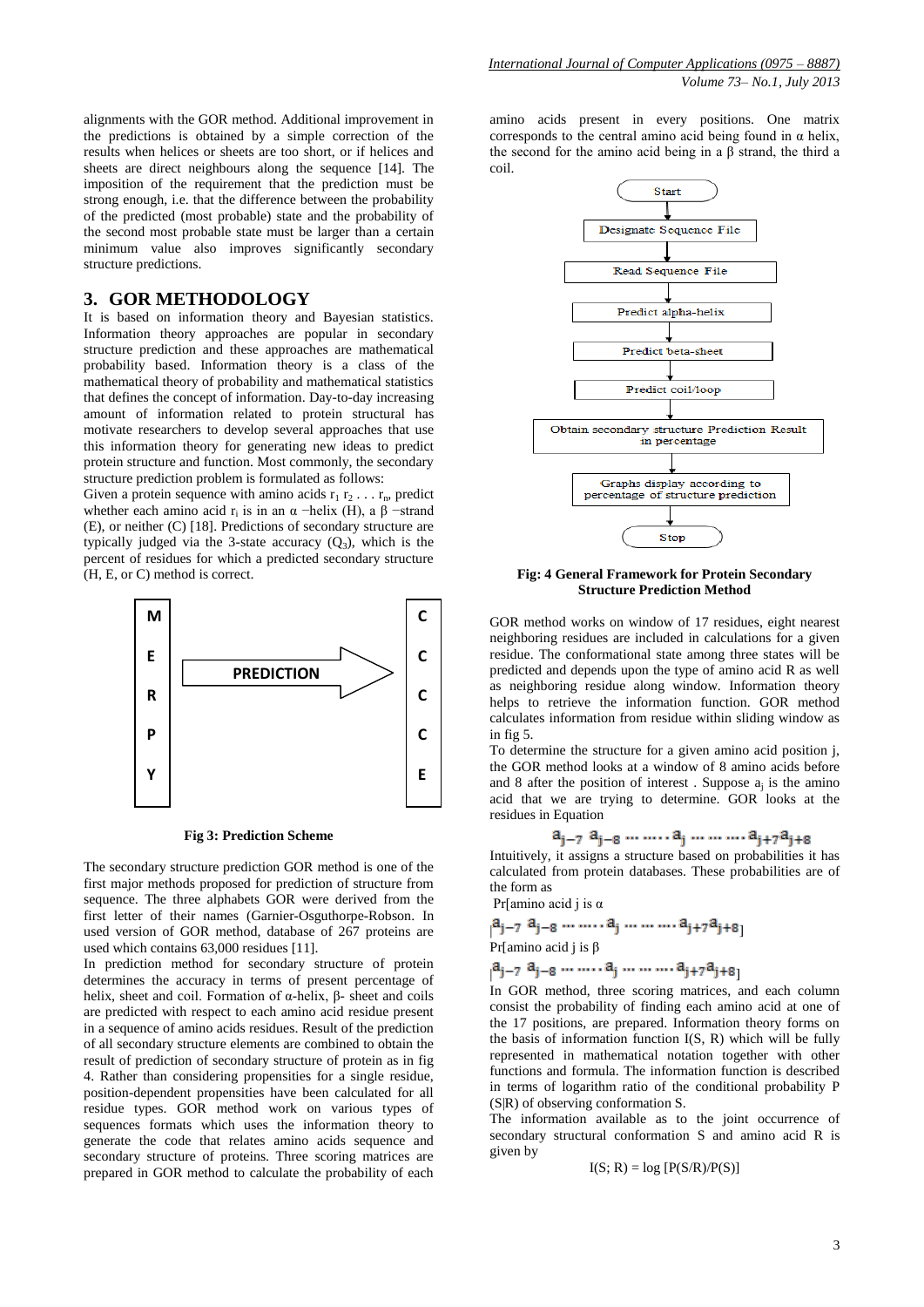where  $P(S | R)$  is the conditional probability of conformation S given residue R*,* and P(S) is the probability of conformation S. The information function is defined as the logarithmic ratio of the conditional probability P (S|R). Where S is observed conformation which can be one of three states*:* helix (H), extended (E), or coil (C)- for residue R, where R is one of the 20 possible amino acids and the probability P(S) of the occurrence of conformation S.

By Bayes' rule, the probability of conformation S given amino acid R,  $(S | R)$  is given by

$$
P(S | R) = P(S, R) / P(R)
$$

where  $P(S, R)$  is the joint probability of S and R and P (R) is the probability of R. These probabilities can be predicted from the frequency of each amino acid found in each structure and the frequency of each amino acid in the structural database. Given these frequencies as

$$
I(S; R) = \log (f_{S,R} / f_S)
$$

Where  $f_{S, R}$  is the frequency of amino acid R in conformation  $S$  and  $f_S$  is the frequency of all amino acid residues found to be in conformation S.



**Fig: 5 Work Flow Diagram of GOR**

Advantages of GOR method are:

- 1. The GOR method identifies all factors that are included in the analysis and calculates probabilities of all three conformational states.
- 2. GOR algorithm is computationally fast utilizing less CPU memory.
- 3. It is possible to perform the full jack-knife procedure. In this procedure single protein is removed from the database and the frequencies are recalculated.
- 4. The GOR method reads a protein sequence and predicts its secondary structure. For each residue along the sequence, the program calculates the probabilities for each confirmation state such as (H, E and C), and on the basis of this probability secondary structure prediction for such states are calculated. Except in very few cases, the state with highest probability corresponds to the predicted conformational state.

## **4. SEQUENCE FORMATS**

Sequences can be read and write in variety of formats. Sequence formats are ASCII TEXT which contains the information like arrangement of characters, symbols and keywords that specify what things such as the sequence, ID name, comments, etc. look like in the sequence entry.

**1. FASTA format** begins with a single-line description, followed by lines of sequence data. FASTA format is textbased format used for representing nucleotides and peptide sequences, in which single-letter codes are used to represent nucleotide and amino acid. It is default format and contains the header and sequence. The description line is distinguished from the sequence data by a greater-than (">") symbol in the first column. The simple format fasta has the ID name as the first word on its title line. Sequence end indicate when another line starts with ">"; it means next sequence starts. For example the ID name 'xyz' FASTA format sequence represented as below: >xyz some other comment

ttcctctttctcgactccatcttcgcggtagctgggaccgccgttcagtcgccaatat gcagctctttgtccgcgcccaggagctacacaccttcgaggtgaccggccaggaa acggtcgcccagatcaaggctcatgtagcctcactggagggcatt

**2. Genbank database** is collection of all publicly available nucleotide sequences and their protein translations. National Center for Biotechnology Information (NCBI) produced and maintained the Genbank database where NCBI as part of the International Nucleotide Sequence Database Collaboration (INSDC). GenBank Format Sequence represented as below:

Eg: LOCUS AAU03518 237 bp DNA PLN 04-FEB-1995

DEFINITION Aspergillus awamori internal transcribed spacer 1 (ITS1) and 18S

rRNA and 5.8S rRNA genes, partial sequence.

 ACCESSION U03518 BASE COUNT 41 a 77 c 67 g 52 t ORIGIN

1aacctgcgga aggatcatta ccgagtgcgg gtcctttggg cccaacctcc catccgtgtc

61 tattgtaccc tgttgcttcg gcgggcccgc cgcttgtcgg ccgccggggg ggcgcctctg

121ccccccgggc ccgtgcccgc cggagacccc aacacgaaca ctgtctgaaa gcgtgcagtc//

#### **3. GCG (Genetic Computer Group Format) contains:**

- 1. Exactly one sequence
- 2. Begins with annotation lines
- 3. Start of the sequence is marked by a line ending with ".." two dot character
- 4. This line also contains the sequence identifier, the sequence length and a checksum.
- 5. GCG format sequence used by GCG program suites
- 6. Sequence editing or check sum changed will no longer be valid and the sequence file will not work.

GCG Format Sequence represented as below:

XX SQ Sequence 237 BP; 41 A; 77 C; 67 G; 52 T; 0 other; AA03518 Length: 237 Check: 4514

1 aacctgcgga aggatcatta ccgagtgcgg gtcctttggg cccaacctcc catccgtgtc

61 tattgtaccc tgttgcttcg gcgggcccgc cgcttgtcgg ccgccggggg ggcgcctctg

121 ccccccgggc ccgtgcccgc cggagacccc aacacgaaca ctgtctgaaa gcgtgcagtc

181tgagttgatt gaatgcaatc agttaaaact ttcaacaatg gatctcttgg ttccggc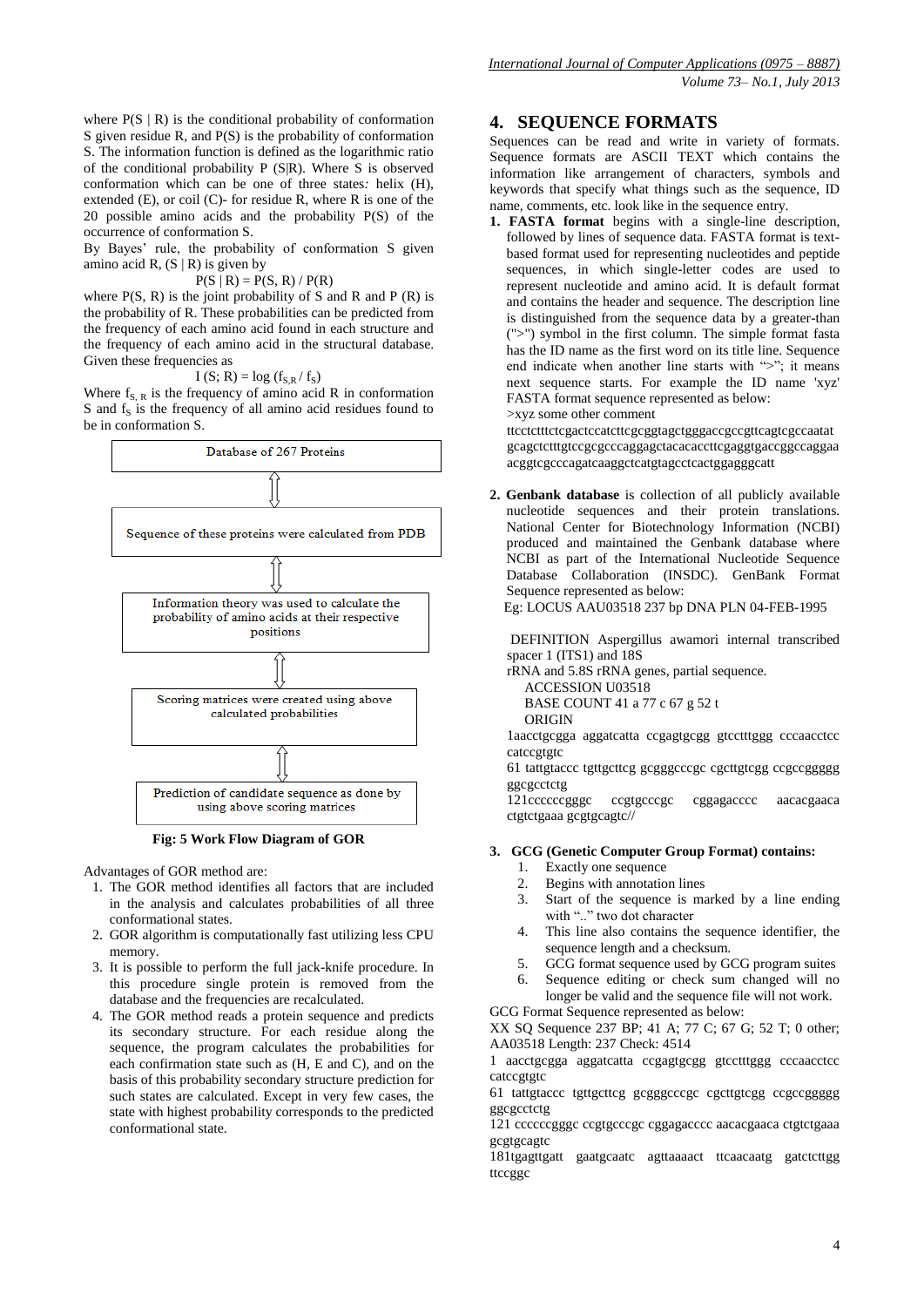# **5. RESULTS AND DISCUSSION**

In present work, we deal with amino acid residues to determine the secondary structure of sequences. GOR method will be used to predict the structure of amino acids. Combination of amino acids results in formation of protein through peptide bond.

GOR method is window structure based experiment. It uses the 17\*20 window size. It predicts the percentage of three conformational states according to the presence of it in protein sequence. The DSSP code is used in GOR method that will reduce the 8 classes code to 3 classes. Different types of sequence formats are used in present work as input. Each format has its own format and significance. Classification trees are generated from root node down to leaf node. It will check the values of one predictor or variable. MATLAB platform is used to done the present work. FASTA is fast alignment format and contains the header and sequence. Genbank database is collection of all publicly available nucleotide sequences and their protein translations. GCG contains the sequence that is marked by a line ending with ".." two dot character.

GOR method provides the secondary structure to every protein sequence. Structure is given in the format of percentage corresponding to the presence of conformational states that are helix, sheet and coil. Resulted graph drawn according to their percentage values. User can edit its own sequence to achieve the results.

## **6. CONCLUSION & FUTURE WORK**

I have studied the GOR method based on information theory and Bayesian Statistics is quite successful in its accuracy of secondary structure prediction. Probabilities of three conformational states are predicted for each residue in the sequence with the help of GOR method and this information can be used for further analysis. These are results are achieved when predictions are made on single sequence.

The developed method is highly stable and consistent when tested against the different DSSP secondary structure reduction methods conducted in this research. Information regarding the secondary structure elements such as helix, sheet and coil that form for a particular sequence of amino acid is distributed across whole window. This information is retrieved from database of 267 proteins. Different types of input formats of sequences are used to determine the accuracy of secondary structure prediction in GOR method.

Various recommendations for further work in the domain of protein secondary structure prediction can be done.

- 1. Variety of different sequences formats can be introduced for further analysis.
- 2. Varieties of Bioinformatics tools are available which can be used to incorporate new research in Bioinformatics field.
- 3. Present GOR method is based on single sequence but in future it can be incorporated to multiple sequence alignment to achieve different results.
- 4. Since the research in bioinformatics field increasing rapidly. So our requirement to achieve optimal result in less time.

## **7. ACKNOWLEDGMENTS**

The author wishes to express his sincere gratitude and indebtedness to his Supervisor*, Prof. Rajbir Singh (Assoc. Prof. & Head, Department of Information Technology)* for his valuable guidance, attention-grabbing views and obliging nature which led to the successful completion of this study. I lack words to express my cordial thanks to the members of Departmental Research Committee (DRC) for their useful comments and constructive suggestions during all the phases of the present study as well as critically going through the manuscript.

Words fail the author to express his deep sense of gratitude towards his family members for their moral and financial support and encouragement without which the author would not have been able to bring out this thesis.

#### **8. REFERENCES**

- [1] An, B., et al (2009) "*Accuracy of Protein Secondary Structure Prediction Continues to Rise*" International Conference on MASS' 09, pp.1-4.
- [2] Akitomi, J. (2007) "*Method for predicting Secondary Structure of RNA, an apparatus for predicting and a predicting program*" US Patent 0235155.
- [3] Balaban, D.J. and Aggarwal, A. (2005) "*Method and apparatus for providing a Bioinformatics Database*" US Patent 7215804.
- [4] Chang, J. and Zhu, X. (2010) "*Bioinformatics Database: Intellectual Property Protection Strategy*" Journal of Intellectual property Rights Vol 15, pp.447-454.
- [5] Chen, X., et al (2011) "*The use for classification trees for bioinformatics*", John Wiley & Sons, Inc. WIREs Data Mining Knowledge Discovery vol. No. 4, pp 55–63.
- [6] Deris, S.B. et al. (2007) " *Protein Secondary Structure Prediction From Amino Acid Sequence Using Artificial Intelligence Technique*" , Journal of bioinformatics , vol. No. 5, pp. 1-245.
- [7] [Exarchos, K.P. e](http://ieeexplore.ieee.org/search/searchresult.jsp?searchWithin=p_Authors:.QT.Exarchos,%20K.P..QT.&newsearch=partialPref)t al (2007) "*Predicting peptide bond conformation using feature selection and the Naive Bayes approach"* IEEE EMBS 2007, pp.5009-5012.
- [8] Fallahi, H. and Yarani, R. (2010) "*Positional preferences by 20 amino acids in beta sheets"* IEEE BIBMW, pp.806-807.
- [9] Gerhart, J. and [Sacan, A. \(](http://ieeexplore.ieee.org/search/searchresult.jsp?searchWithin=p_Authors:.QT.Sacan,%20A..QT.&newsearch=partialPref)2011) "*BioDB: Integration of biological knowledgebases*" IEEE BIBMW 2011, pp. 899.
- [10] Greene, L.A. (2011) "*Polypeptide Structural Motifs Associated With Cell Signaling Activity*" US Patent 0004185.
- [11] Garnier, J. et al (1996) "*GOR method for predicting Protein Secondary Structure from Amino Acid Sequence*" Methods in Enzomology, vol 266, pp. 540-553.
- [12] Ismail, W.M. and Chowdhury, S. (2010) "*Preference of Amino Acids in Different Protein Structural Classes: A Database Analysis"* ICBBE 2010, p. 1-5.
- [13] Jiang, D. Tang, C. and Zhang, A. (2004), "*Cluster Analysis for Gene Expression Data"*, IEEE Transactions on knowledge and data engineering, vol. 11, pp. 1370- 1386.
- [14] Kumar, B. and Jani, N.N. (2010) "*Prediction of Protein Secondary Structure based on GOR Algorithm Integrating with Multiple Sequences Alignment*" International Journal of Advanced Engineering and Applications, pp.177-182.
- [15] Singh, R., et al (2010) "*Chou-Fasman Method for Protein Structure Prediction using Cluster Analysis"* World Academy of Science, Engineering and Technology 72 2010, pp. 982-987.
- [16] Singh, M., et al (2008) "*Protein Secondary Structure Prediction*" World Academy of Science, Engineering and Technology, pp. 458-461.